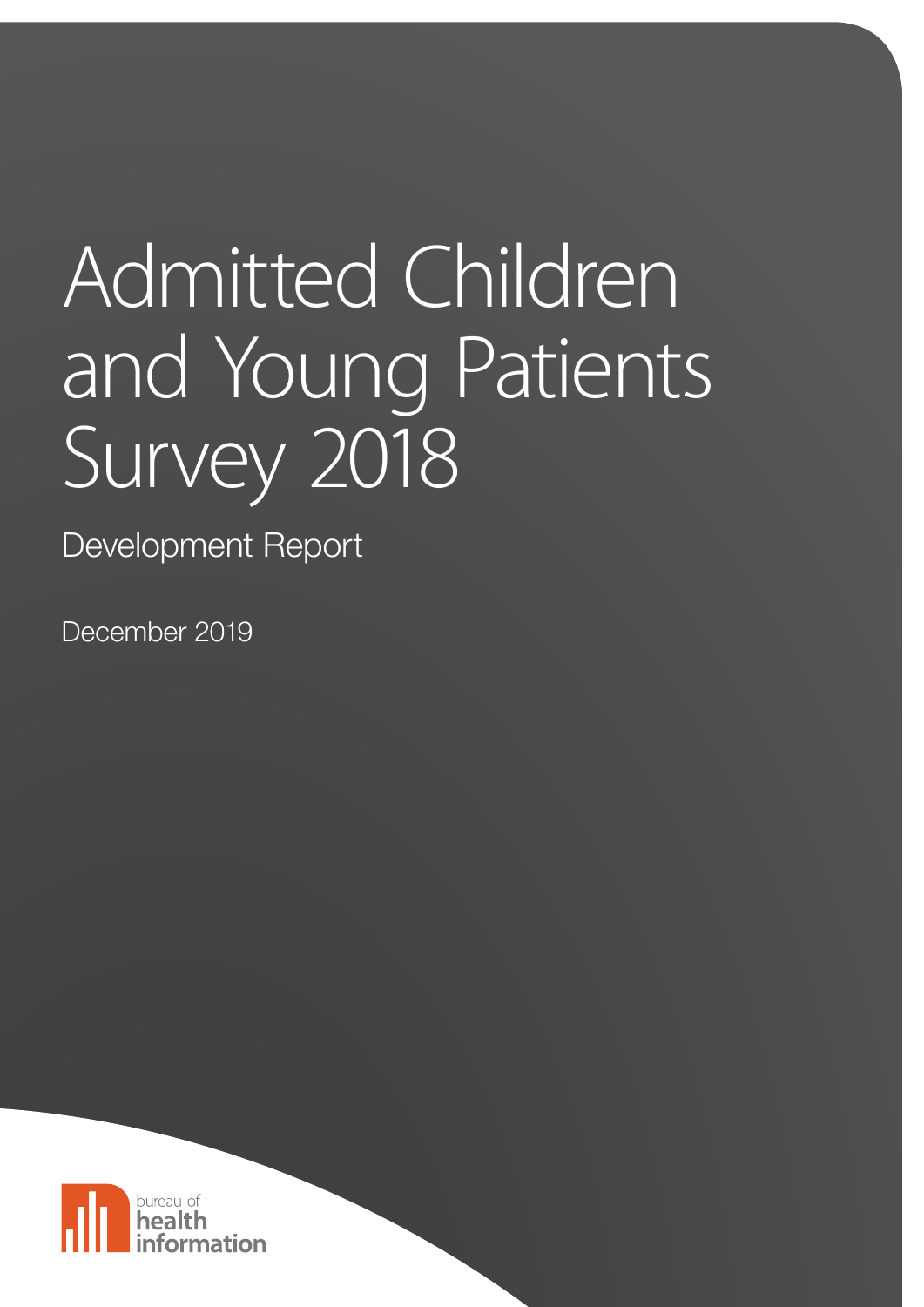Suggested citation

Bureau of Health Information. Development Report – Admitted Children and Young Patients Survey 2018. Sydney (NSW): BHI; 2019.

Published December 2019.

Please note that there is the potential for minor revisions of data in this report. Please check the online version at **[bhi.nsw.gov.au](http://www.bhi.nsw.gov.au/)** for any amendments.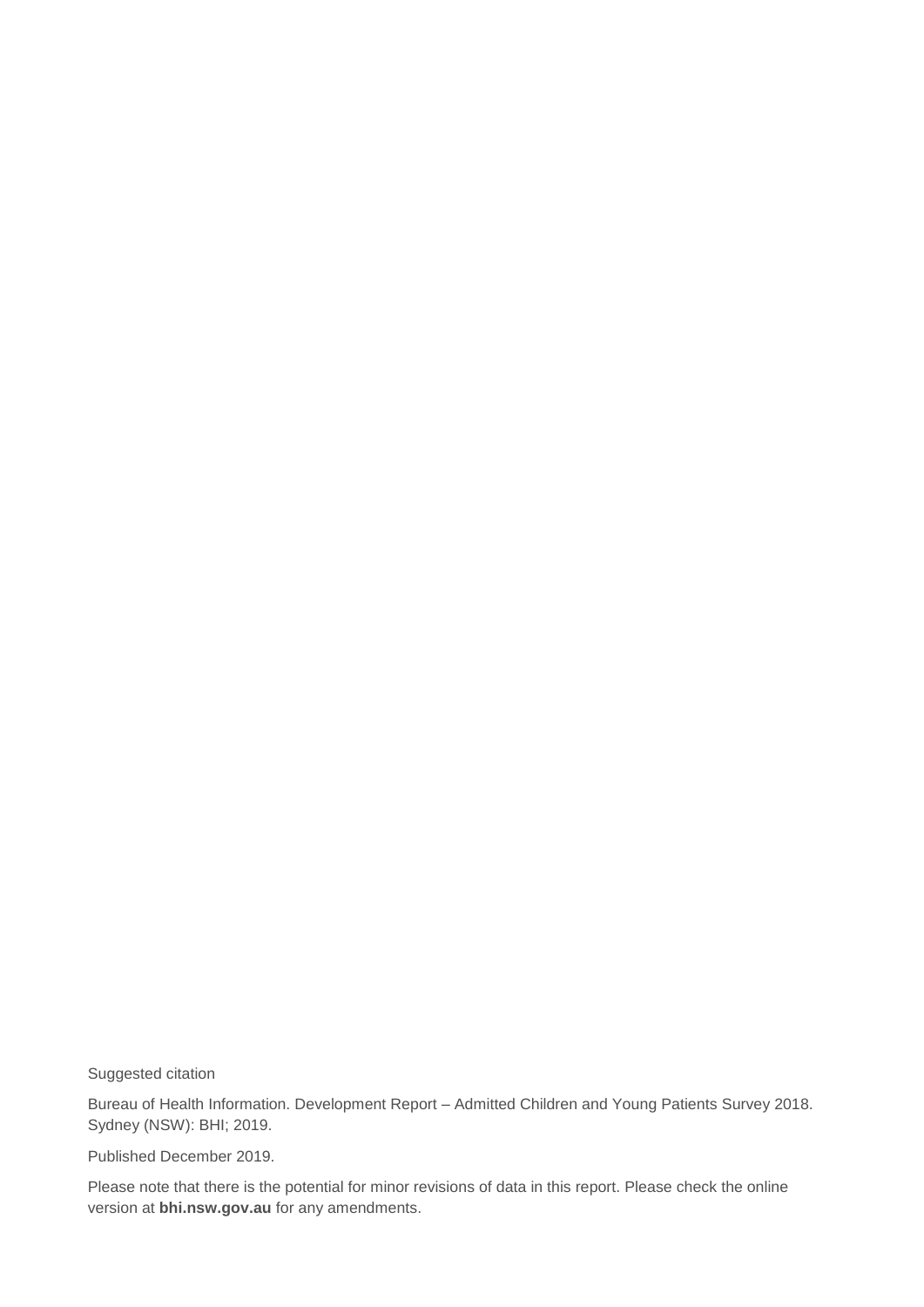## **Background**

In 2017, the Bureau of Health Information (BHI) reviewed the Admitted Children and Young Patients Survey (CYPS) 2017 questionnaire to inform any content changes required for the 2018 survey. In accordance with the survey's three-year cycle, the Admitted Children and Young Patients Survey 2018 includes only the three public specialist paediatric hospitals in NSW: John Hunter Children's Hospital; Sydney Children's Hospital, Randwick; and The Children's Hospital at Westmead.

BHI reviews all recurrent surveys before they are repeated to ensure the questionnaire is still appropriate for the NSW context and all questions remain optimal. CYPS has three questionnaires, each specific to the age of the patient (see page 2 for further information).

This document summarises the changes to the CYPS 2017 questionnaire. Please refer to previous CYPS development reports available at **bhi.nsw.gov.au** for more information about how previous questionnaires were developed. These reports include details such as stakeholder consultation and engagement, questionnaire development, sampling methodology, and additional development notes.

### Method

The review of the questionnaire focused on a methodological analysis of the 2017 data, as well as an evaluation of the use of survey data for reporting on the performance of NSW public hospitals for admitted children and young patient experiences. The resulting changes and rationales are presented in this document.

BHI's analysis of CYPS 2017 data to test the quality of questions and questionnaire design included an examination of the following:

- response patterns for each question, including rates of item non-response (not answering a question when they should have), invalid responses (selecting more than one answer to a single response question or answering a question they should have skipped) and non-specific responses, such as 'don't know', 'can't remember' or 'not applicable to me'
- ceiling and floor effects of response categories (responses where almost all patients were very positive or very negative, with little variation between hospitals) using the scored mean, standard deviation and skewness of responses
- correlations between questions (using the most positive response option) to understand if any questions appear to be duplicating the same aspect of care (using the Pearson method).

Following the analysis of the 2017 questionnaire content and data, proposed changes were discussed and agreed upon. The final version of the 2018 questionnaire was reviewed and signed off by BHI's Chief Executive.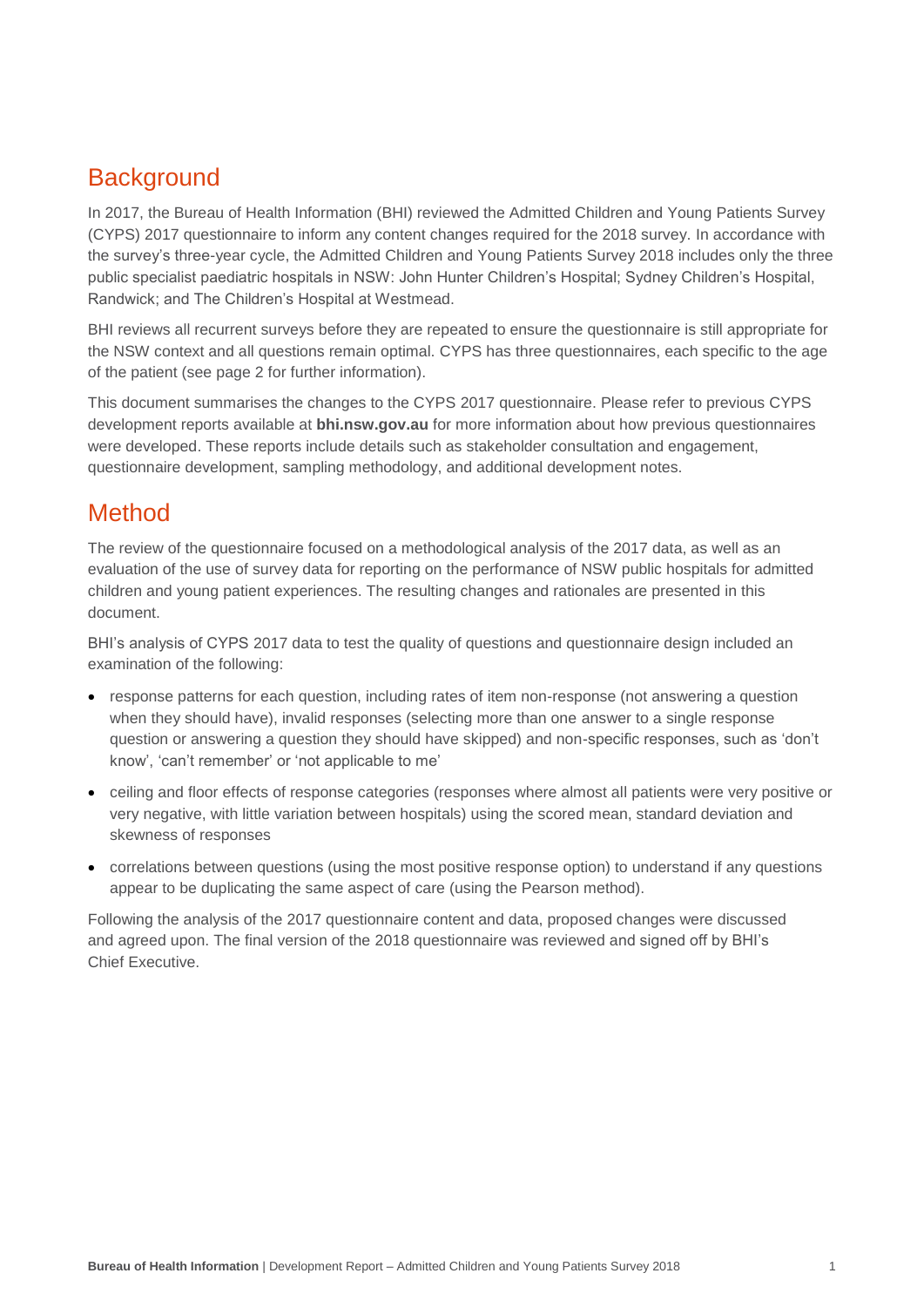## Questionnaire versions

CYPS 2018 comprised three questionnaires, based on the patient's age at the time of their hospital admission:

- A questionnaire completed by **parents of children aged 0–7** with 95 questions.
- A questionnaire with 83 questions completed by **parents of children aged 8–13**, and a section of 15 questions completed by **children aged 8–13**.

Note that for CYPS 2017, the age category captured by this questionnaire was 8–15.

A questionnaire completed by **young people aged 14–17** with 85 questions.

Note that for CYPS 2017, the age category captured by this questionnaire was 16–17.

The change in age categories between the 2017 and 2018 questionnaires was made following the advice of the Ministry of Health's Youth Services Team and legal branch. Due to the low risk of harm arising from completing the questionnaire, BHI was advised to lower the age of patient consent from 16 years to 14 years. A note was added to the questionnaire invitation letter to explain this and inform young patients that they could ask a parent or carer to help them complete the questionnaire, should they require it.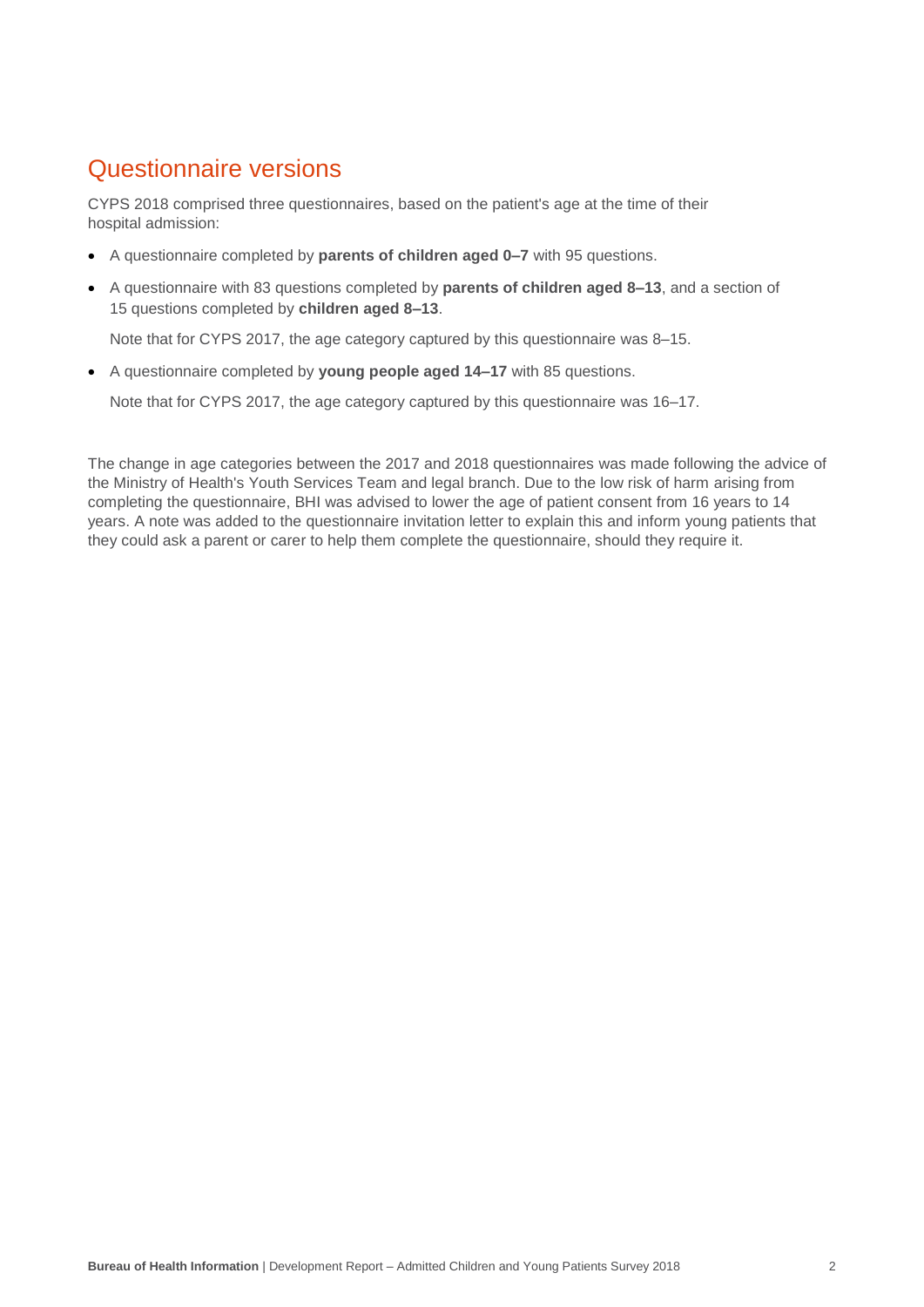## Overview of changes: 0–7 years questionnaire

A short summary of amended questions and sections is outlined below. Details of changes are explained in the following section.

#### **New questions**

Q87, Q88, Q91.

#### **Modified questionnaire content**

- Modified questions and/or response options:
	- Q83, Q86.
- Modified formatting to questions and/or response options:
	- Q90, Q93.
- Modified section:
	- Pain.

## Overview of changes: 8–13 years questionnaire

A short summary of amended questions and sections is outlined below. Details of changes are explained in the following section.

#### **New questions**

Q76, Q77, Q79.

#### **Modified questionnaire content**

- Modified questions and/or response options:
	- Q70, Q71, Q75.
- Modified formatting to questions and/or response options:
	- Q5, Q40, Q53, Q60, Q78, Q81.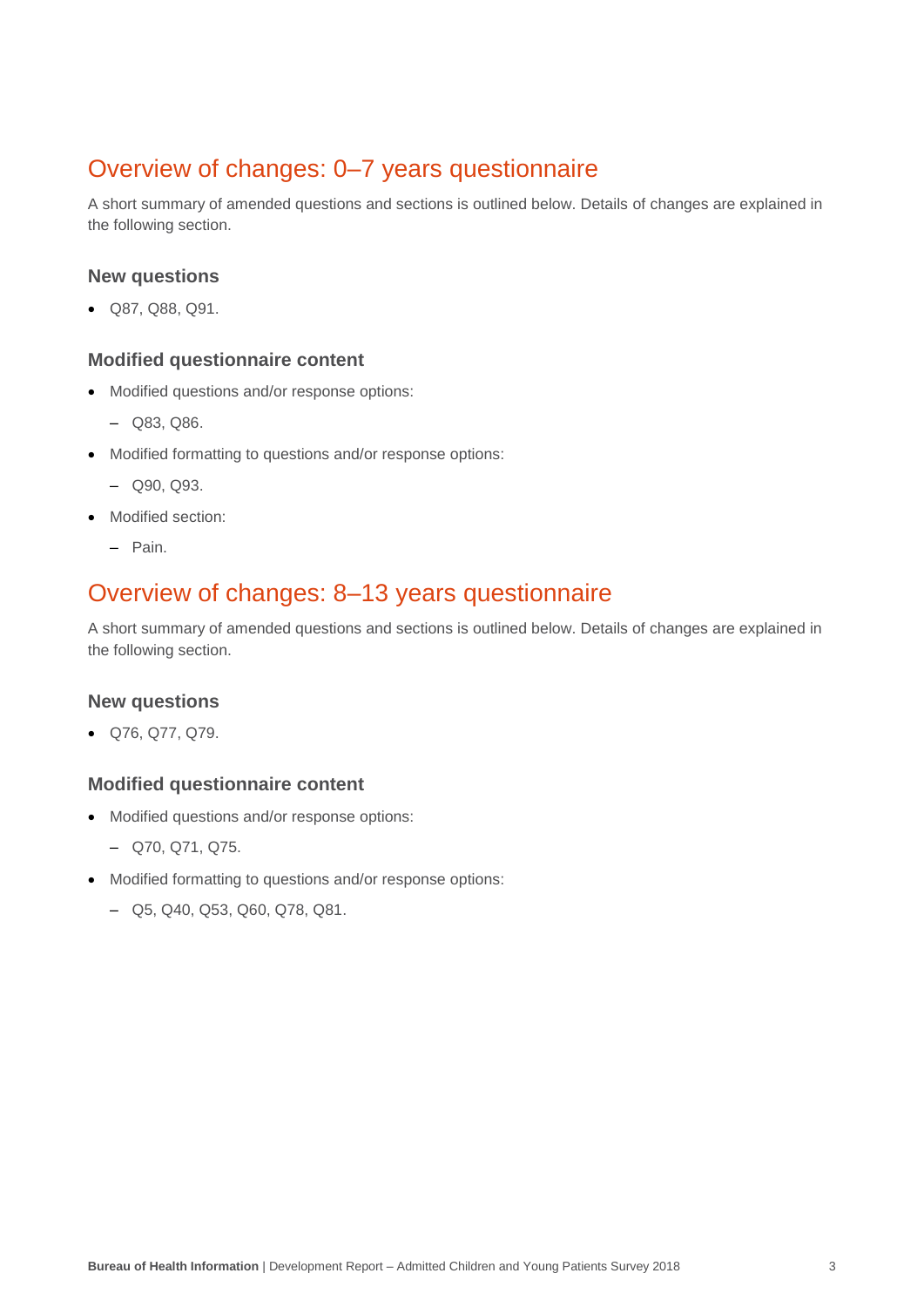# Overview of changes: 14–17 years questionnaire

A short summary of amended questions and sections is outlined below. Details of changes are explained in the following section.

#### **New questions**

Q79, Q80, Q82.

#### **Modified questionnaire content**

- Modified questions and/or response options:
	- Q76, Q78.
- Modified formatting to questions and/or response options:
	- Q18, Q81, Q84.
- Modified sections:
	- Your Treatment & Care
	- Information and Access
	- Pain.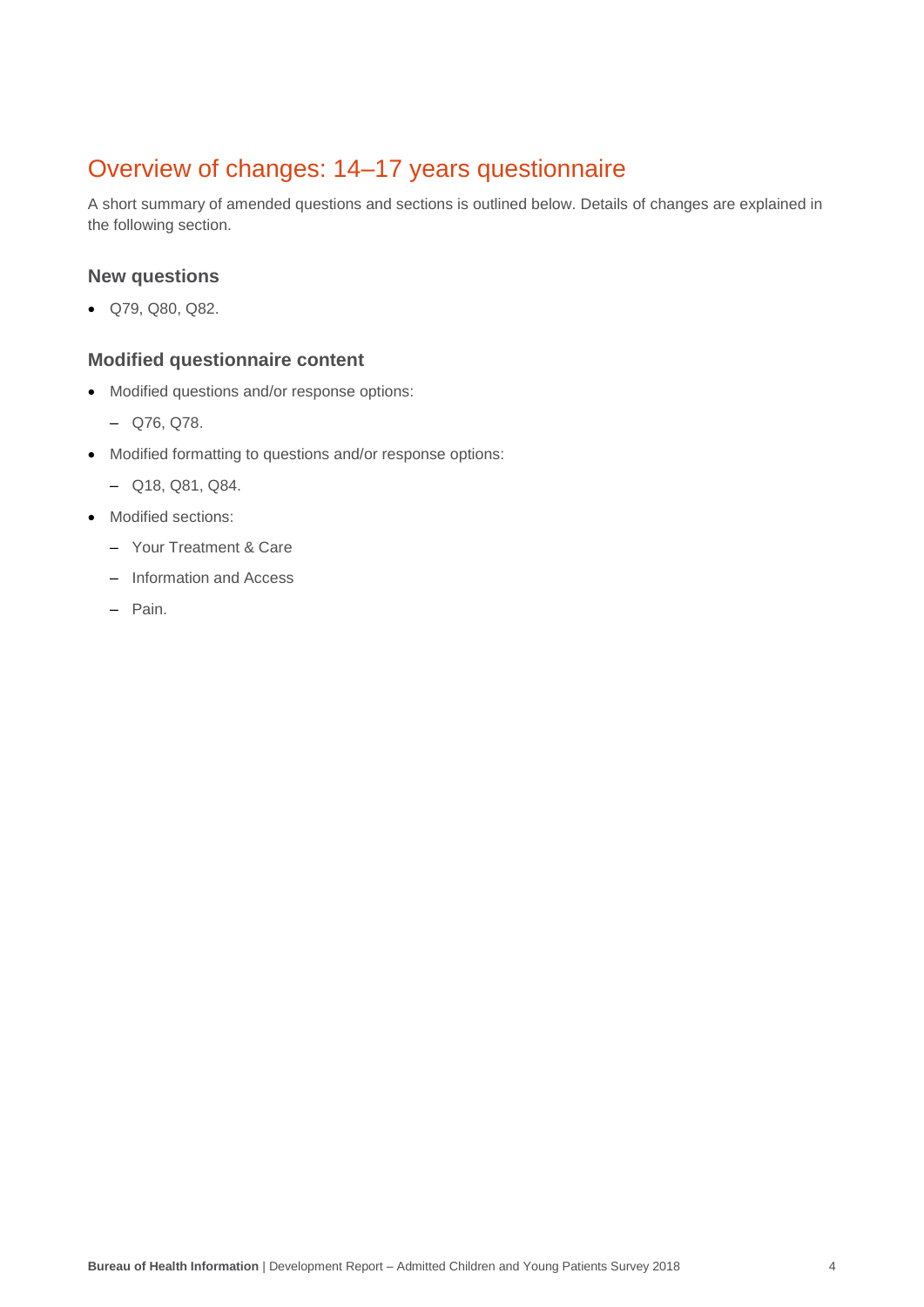# Details of changes: 0–7 years questionnaire

| <b>Question #</b><br>2017 | <b>Question #</b><br>2018 | <b>Updated question</b><br>(as it appears in 2018 questionnaire)                                                                                                                                                                                                                                                                                                            | <b>Change from 2017</b>                                                                                                                                  | <b>Rationale</b>                                                                                                                                                                                     |
|---------------------------|---------------------------|-----------------------------------------------------------------------------------------------------------------------------------------------------------------------------------------------------------------------------------------------------------------------------------------------------------------------------------------------------------------------------|----------------------------------------------------------------------------------------------------------------------------------------------------------|------------------------------------------------------------------------------------------------------------------------------------------------------------------------------------------------------|
| Q83                       | Q83                       | Did the hospital provide an interpreter when<br>you needed one?<br>• Yes, always<br>Yes, sometimes<br>$\bullet$<br>$\bullet$ No<br>I did not need the hospital to provide a<br>$\bullet$<br>professional interpreter                                                                                                                                                        | <b>Modified response option</b><br>Added 'professional' to the response option<br>'I did not need the hospital to provide a<br>professional interpreter' | This change was introduced to clarify the<br>definition of 'interpreter'.                                                                                                                            |
| Q86                       | Q86                       | Which, if any, of the following long-standing<br>conditions does your child have?<br>Please X all the boxes that apply to your child<br>Deafness or severe hearing impairment<br>$\bullet$                                                                                                                                                                                  | <b>Modified response options</b><br>Changed 'long-standing' to 'longstanding'<br>Replaced 'A learning disability' with 'An<br>intellectual disability'   | This change was made to align with the BHI<br>style guide.<br>Intellectual disability is the preferred term to<br>use in Australia.                                                                  |
|                           |                           | Blindness or severe vision impairment<br>$\bullet$<br>A longstanding illness (e.g. cancer,<br>$\bullet$<br>diabetes, respiratory disease)<br>A longstanding physical condition<br>$\bullet$<br>An intellectual disability<br>$\bullet$<br>A mental health condition (e.g.<br>$\bullet$<br>depression, eating disorder)<br>A neurological condition (e.g. ADHD)<br>$\bullet$ | Instructions added to response options<br>Directional arrow for options one to seven<br>'Go to Q89' instruction added to 'None of<br>these'              | Directional arrow and 'Go to Q89'<br>instruction was introduced as the new<br>questions (Q87-88) added in 2018 were<br>only applicable to the cohort of patients who<br>had longstanding conditions. |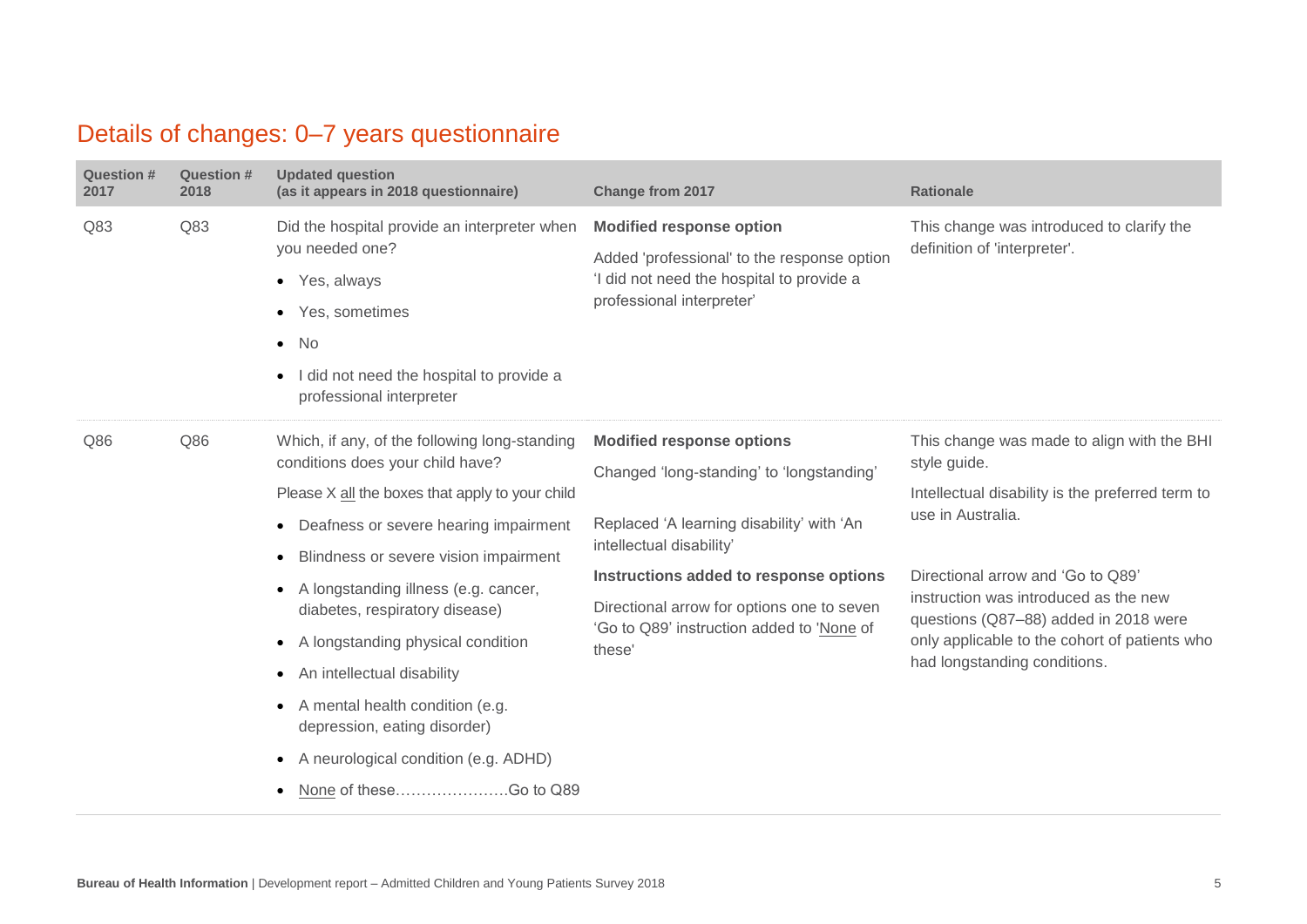| <b>Question #</b><br>2017 | <b>Question #</b><br>2018 | <b>Updated question</b><br>(as it appears in 2018 questionnaire)                                                                                                                             | Change from 2017                                                                                                              | <b>Rationale</b>                                                                                                                                                                                                                                   |
|---------------------------|---------------------------|----------------------------------------------------------------------------------------------------------------------------------------------------------------------------------------------|-------------------------------------------------------------------------------------------------------------------------------|----------------------------------------------------------------------------------------------------------------------------------------------------------------------------------------------------------------------------------------------------|
| n/a                       | Q87                       | Does this condition(s) cause your child<br>difficulties with their day-to-day activities?<br>• Yes, definitely<br>• Yes, to some extent<br>$\bullet$ No                                      | <b>New</b>                                                                                                                    | This question was added for consistency<br>with other BHI patient survey<br>questionnaires.                                                                                                                                                        |
| n/a                       | Q88                       | If your child a participant of the National<br>Disability Insurance Scheme (NDIS)?<br>$\bullet$ Yes<br>No<br>$\bullet$<br>• Don't know                                                       | <b>New</b>                                                                                                                    | This question was added for consistency<br>with other BHI patient survey<br>questionnaires.                                                                                                                                                        |
| Q88                       | Q90                       | Is your child of Aboriginal origin, Torres<br>Strait Islander origin, or both?<br>• Yes, Aboriginal<br>• Yes, Torres Strait Islander<br>• Yes, both Aboriginal and Torres Strait<br>Islander | Instructions added to response options<br>Directional arrow for options one to three<br>'Go to Q92' instruction added to 'No' | Directional arrow and 'Go to Q92'<br>instruction were introduced as the new<br>question (Q91) added in 2018 is only<br>applicable to the cohort of patients whose<br>parent/carer identified them as<br>Aboriginal/Torres Strait Islander or both. |
| n/a                       | Q91                       | Did your child see an Aboriginal Health<br>Worker during their stay in hospital?<br>$\bullet$ Yes<br>No<br>$\bullet$<br>Don't know/can't remember                                            | <b>New</b>                                                                                                                    | This question was added for consistency<br>with other BHI patient survey<br>questionnaires.                                                                                                                                                        |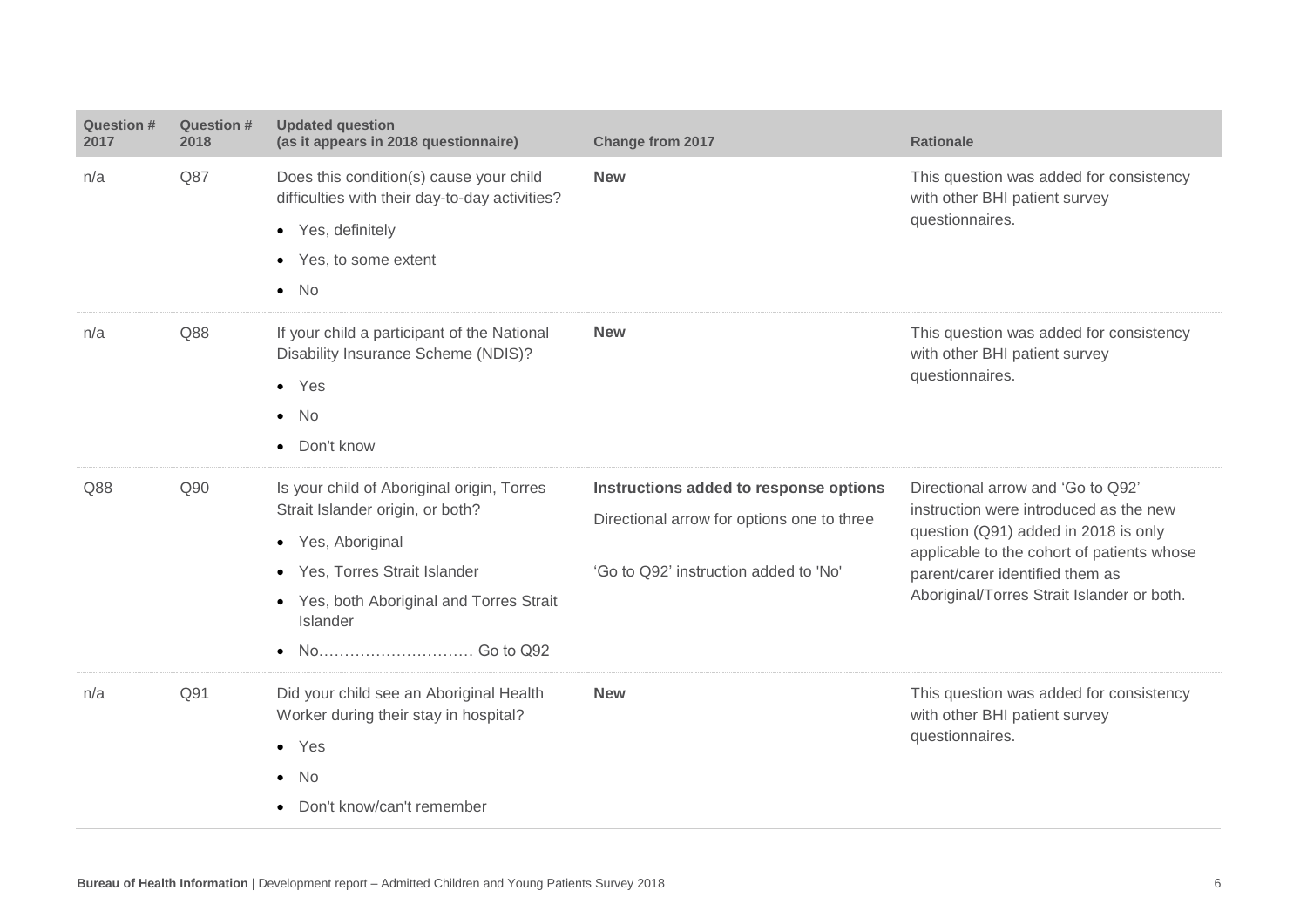| Question #<br>2017 | <b>Question #</b><br>2018 | <b>Updated question</b><br>(as it appears in 2018 questionnaire)                                                                                                                                                                                                                                                                                                                                                                                                                                                                                                                                                                                                                 | Change from 2017                                                                                              | <b>Rationale</b>                                                                   |
|--------------------|---------------------------|----------------------------------------------------------------------------------------------------------------------------------------------------------------------------------------------------------------------------------------------------------------------------------------------------------------------------------------------------------------------------------------------------------------------------------------------------------------------------------------------------------------------------------------------------------------------------------------------------------------------------------------------------------------------------------|---------------------------------------------------------------------------------------------------------------|------------------------------------------------------------------------------------|
| Q90                | Q93                       | The Bureau of Health Information would<br>like your permission to link your survey<br>answers to other information from health<br>records relating to your child which are<br>maintained by various NSW and<br><b>Commonwealth agencies (including your</b><br>child's hospitalisations, medical visits,<br>ambulance transportation, medication or<br>health registry information). Linking to your<br>child's health care information for the two<br>years before and after their visit will allow<br>us to better understand how different<br>aspects of the care provided by health<br>facilities are related to the health and use of<br>health services of their patients. | <b>Reformatted question</b><br>Selected text bolded<br><b>Spelling error fixed</b><br>'Anay' changed to 'any' | Selected text was bolded to reinforce key<br>content.<br>Spelling error corrected. |
|                    |                           | Your child's information will be treated<br>in the strictest confidence. We will<br>receive the linked information after your<br>child's name and address have been<br>removed. We will not report any results<br>which may identify you or your child as an<br>individual and your responses will not be<br>accessible to the people who looked after<br>your child.<br>Do you give permission for the Bureau<br>of Health Information to link answers<br>from this survey to health records<br>related to your child?                                                                                                                                                          |                                                                                                               |                                                                                    |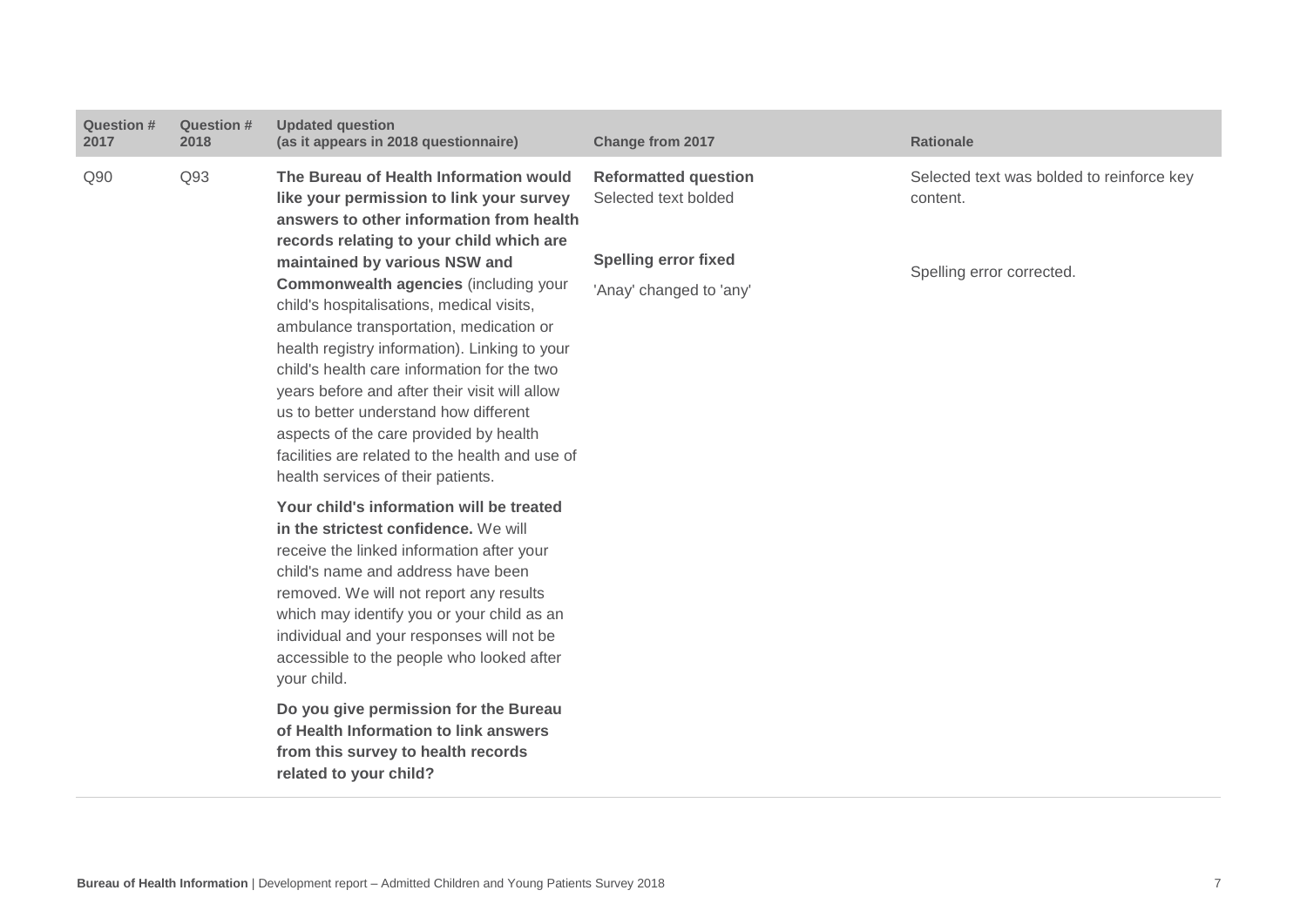| <b>Section</b><br>2017 | <b>Section</b><br>2018 | <b>Updated section</b><br>(as it appears in 2018 questionnaire) | <b>Change from 2017</b>                                                    | <b>Rationale</b>                                                                                                                                                                    |
|------------------------|------------------------|-----------------------------------------------------------------|----------------------------------------------------------------------------|-------------------------------------------------------------------------------------------------------------------------------------------------------------------------------------|
| Q <sub>52</sub>        | Q47                    | Pain                                                            | <b>Sections moved</b><br>'Pain' appears before 'Information and<br>Access' | The 'Pain' section was moved to appear<br>before the 'Information and Access' section<br>to provide space for new questions and to<br>better support the flow of the questionnaire. |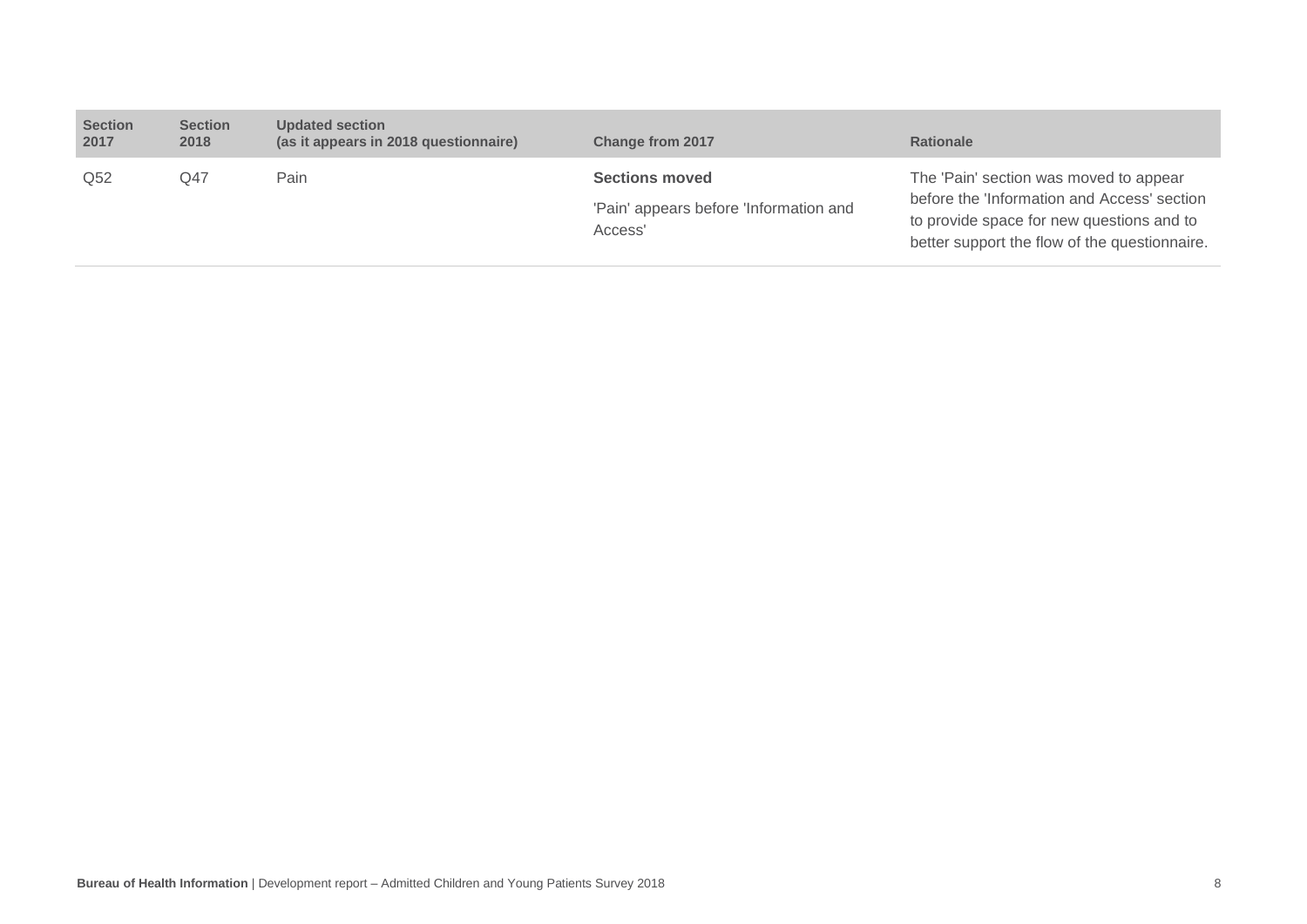# Details of changes: 8–13 years questionnaire

| Question #<br>2017 | Question #<br>2018 | <b>Updated question</b><br>(as it appears in 2018 questionnaire)                                                                          | <b>Change from 2017</b>                                                                                                | <b>Rationale</b>                                                                                                                             |
|--------------------|--------------------|-------------------------------------------------------------------------------------------------------------------------------------------|------------------------------------------------------------------------------------------------------------------------|----------------------------------------------------------------------------------------------------------------------------------------------|
| Q <sub>5</sub>     | Q <sub>5</sub>     | When your child arrived in hospital did they<br>spend time in the emergency department?<br>Don't know/can't rememberGo to Q8<br>$\bullet$ | Instruction added to response option<br>'Go to Q6' instruction added to 'Yes'                                          | 'Go to Q6' instruction was introduced as the<br>location of the question was changed and<br>the directional arrow could not be used.         |
| Q <sub>32</sub>    | Q60                | While in hospital, did you receive or see any<br>information about how to comment or<br>complain about your child's care?                 | <b>Question moved</b><br>Moved from 'Your Child's Treatment & Care'<br>to 'Overall'                                    | This question was moved to make space for<br>new questions and to better support the<br>flow of the questionnaire.                           |
| Q41                | Q40                | During your child's stay in hospital, did they<br>have any tests, X-rays or scans?<br>$\bullet$ Yes                                       | <b>Reformatted response option</b><br>'Go to' instruction for 'Yes' was removed<br>and replaced by a directional arrow | Directional arrow was introduced as the<br>location of the question was changed and<br>the 'Go to' instruction would have been<br>redundant. |
| Q54                | Q53                | On the day your child left hospital, was their<br>discharge delayed?<br>$\bullet$ Yes<br>$\bullet$                                        | <b>Reformatted response option</b><br>'Go to' instruction for 'Yes' was removed<br>and replaced by a directional arrow | Directional arrow was introduced as the<br>location of the question was changed and<br>the 'Go to' instruction would have been<br>redundant. |
| Q70                | Q70                | Did you (the parent/carer) need, or would<br>have liked, to use an interpreter at any<br>stage while your child was in hospital?          | <b>Modified question</b><br>Added 'your child' and changed 'were' to<br>'was'                                          | This change was introduced to clarify that<br>the question refers to when the child was in<br>hospital and not the patient/carer.            |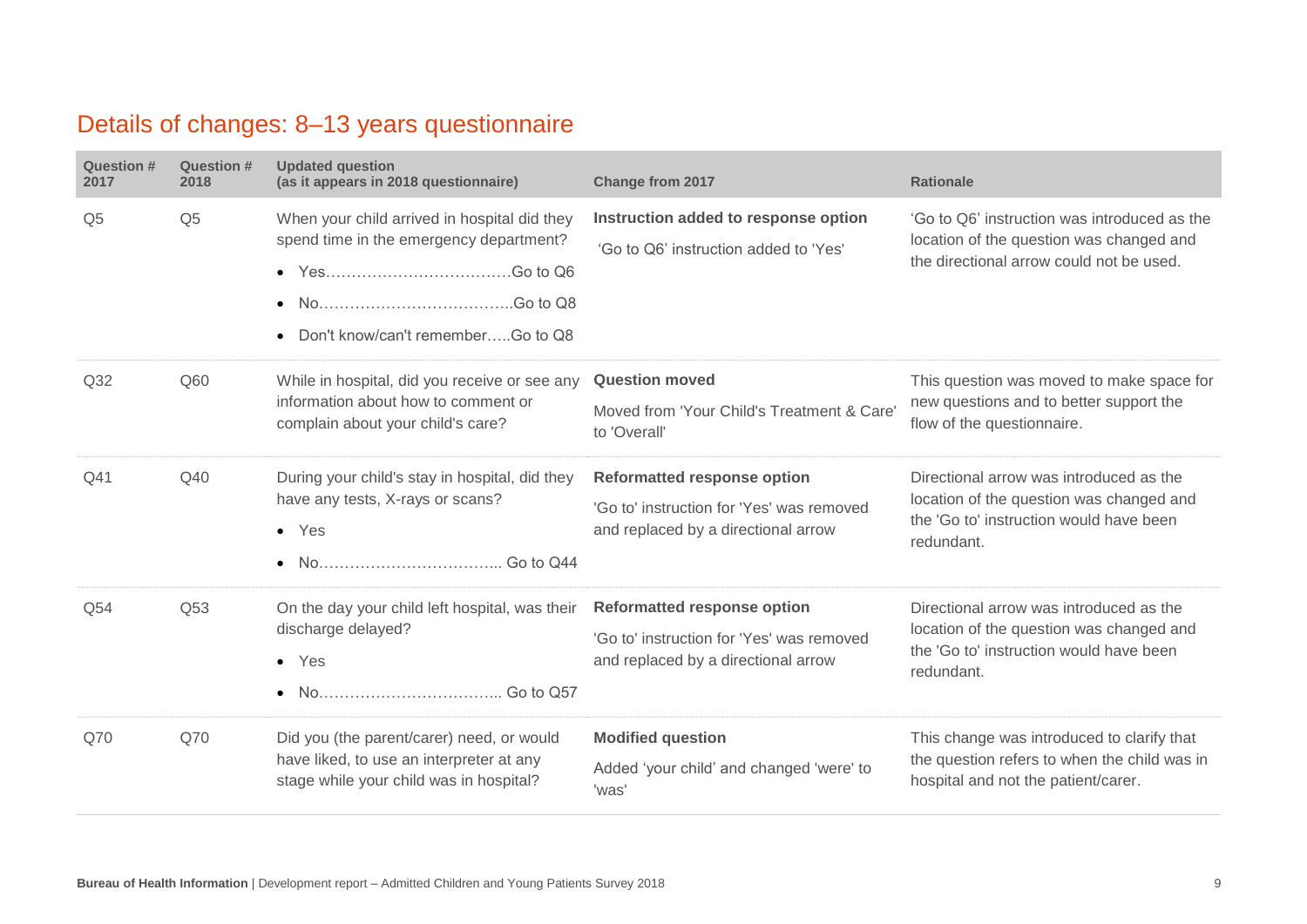| <b>Question #</b><br>2017 | <b>Question #</b><br>2018 | <b>Updated question</b><br>(as it appears in 2018 questionnaire)                                                                                                                                                                                                               | Change from 2017                                                                                                                                         | <b>Rationale</b>                                                                                                                                                                                      |
|---------------------------|---------------------------|--------------------------------------------------------------------------------------------------------------------------------------------------------------------------------------------------------------------------------------------------------------------------------|----------------------------------------------------------------------------------------------------------------------------------------------------------|-------------------------------------------------------------------------------------------------------------------------------------------------------------------------------------------------------|
| Q71                       | Q71                       | Did the hospital provide an interpreter when<br>you needed one?<br>• Yes, always<br>• Yes, sometimes<br>No<br>$\bullet$<br>I did not need the hospital to provide a<br>professional interpreter                                                                                | <b>Modified response option</b><br>Added 'professional' to the response option<br>'I did not need the hospital to provide a<br>professional interpreter' | This change was introduced to clarify the<br>definition of 'interpreter'.                                                                                                                             |
| Q74                       | Q75                       | Which, if any, of the following long-standing<br>conditions does your child have?<br>Please X all the boxes that apply to your child<br>Deafness or severe hearing impairment<br>$\bullet$<br>Blindness or severe vision impairment                                            | <b>Modified response options</b><br>Changed 'long-standing' to 'longstanding'<br>Replaced 'A learning disability' with 'An<br>intellectual disability'   | This change was made to align with the BHI<br>style guide.<br>Intellectual disability is the preferred term to<br>use in Australia.                                                                   |
|                           |                           | A longstanding illness (e.g. cancer,<br>diabetes, respiratory disease)<br>A longstanding physical condition<br>An intellectual disability<br>$\bullet$<br>A mental health condition (e.g.<br>depression, eating disorder)<br>A neurological condition (e.g. ADHD)<br>$\bullet$ | Instructions added to response options<br>Directional arrow for options one to seven<br>'Go to Q78' instruction added to 'None of<br>these'              | Directional arrow and 'Go to Q78'<br>instruction were introduced as the new<br>questions (Q76-77) added in 2018 were<br>only applicable to the cohort of patients who<br>had longstanding conditions. |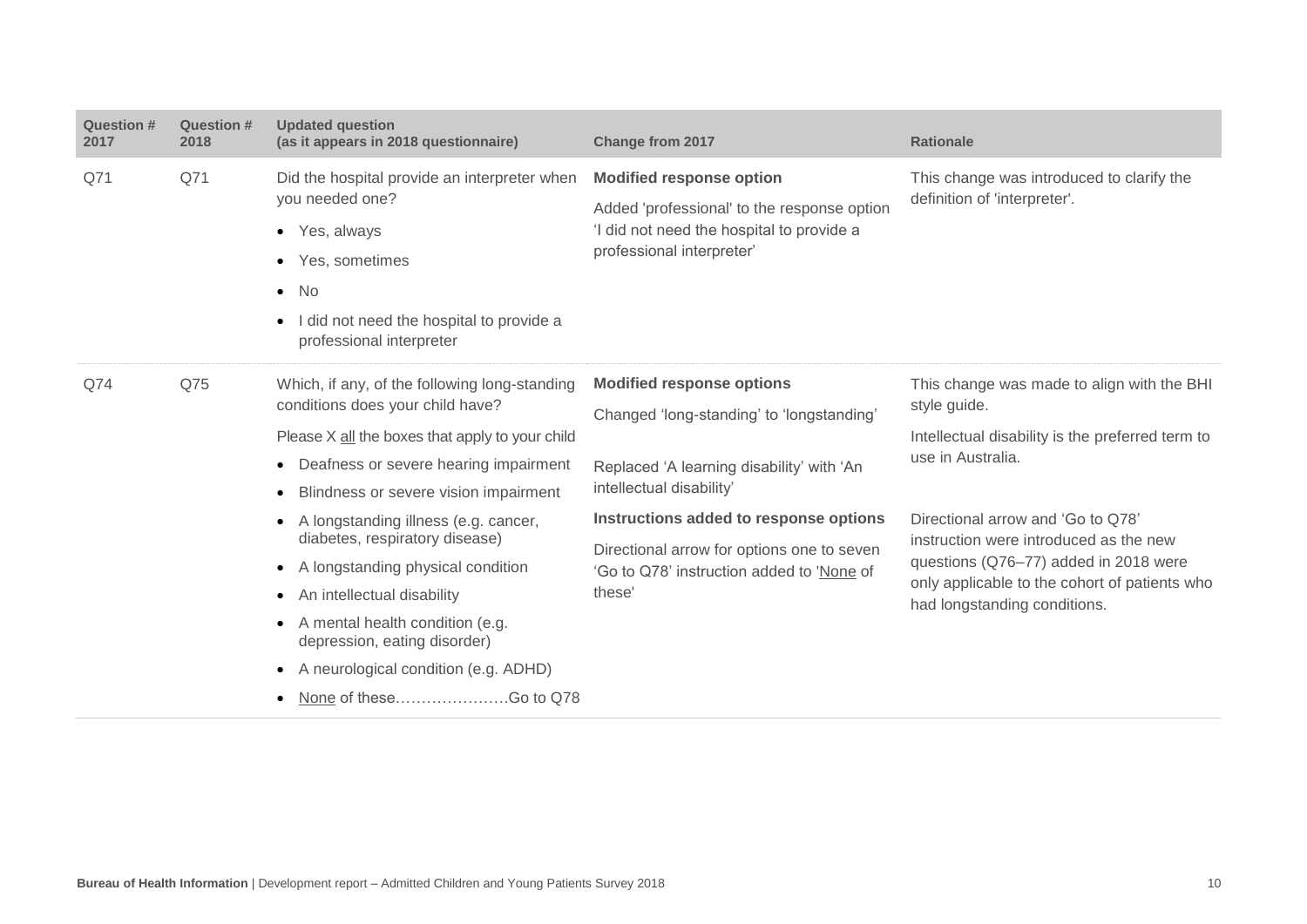| <b>Question #</b><br>2017 | <b>Question #</b><br>2018 | <b>Updated question</b><br>(as it appears in 2018 questionnaire)                                                                                                                             | Change from 2017                                                                                                              | <b>Rationale</b>                                                                                                                                                                                                                                    |
|---------------------------|---------------------------|----------------------------------------------------------------------------------------------------------------------------------------------------------------------------------------------|-------------------------------------------------------------------------------------------------------------------------------|-----------------------------------------------------------------------------------------------------------------------------------------------------------------------------------------------------------------------------------------------------|
| n/a                       | Q76                       | Does this condition(s) cause your child<br>difficulties with day-to-day activities?<br>• Yes, definitely<br>Yes, to some extent<br>$\bullet$<br>$\bullet$ No                                 | <b>New</b>                                                                                                                    | This question was added for consistency<br>with other BHI patient survey<br>questionnaires.                                                                                                                                                         |
| n/a                       | Q77                       | If your child a participant of the National<br>Disability Insurance Scheme (NDIS)?<br>$\bullet$ Yes<br>- No<br>$\bullet$<br>• Don't know                                                     | <b>New</b>                                                                                                                    | This question was added for consistency<br>with other BHI patient survey<br>questionnaires.                                                                                                                                                         |
| Q76                       | Q78                       | Is your child of Aboriginal origin, Torres<br>Strait Islander origin, or both?<br>• Yes, Aboriginal<br>• Yes, Torres Strait Islander<br>• Yes, both Aboriginal and Torres Strait<br>Islander | Instructions added to response options<br>Directional arrow for options one to three<br>'Go to Q80' instruction added to 'No' | Directional arrow and 'Go to Q80'<br>instruction were introduced as the new<br>question (Q79) added in 2018 was only<br>applicable to the cohort of patients whose<br>parent/carer identified them as<br>Aboriginal/Torres Strait Islander or both. |
| n/a                       | Q79                       | Did your child see an Aboriginal Health<br>Worker during their visit to the hospital?<br>$\bullet$ Yes<br>No<br>$\bullet$<br>Don't know/can't remember                                       | <b>New</b>                                                                                                                    | This question was added for consistency<br>with other BHI patient survey<br>questionnaires.                                                                                                                                                         |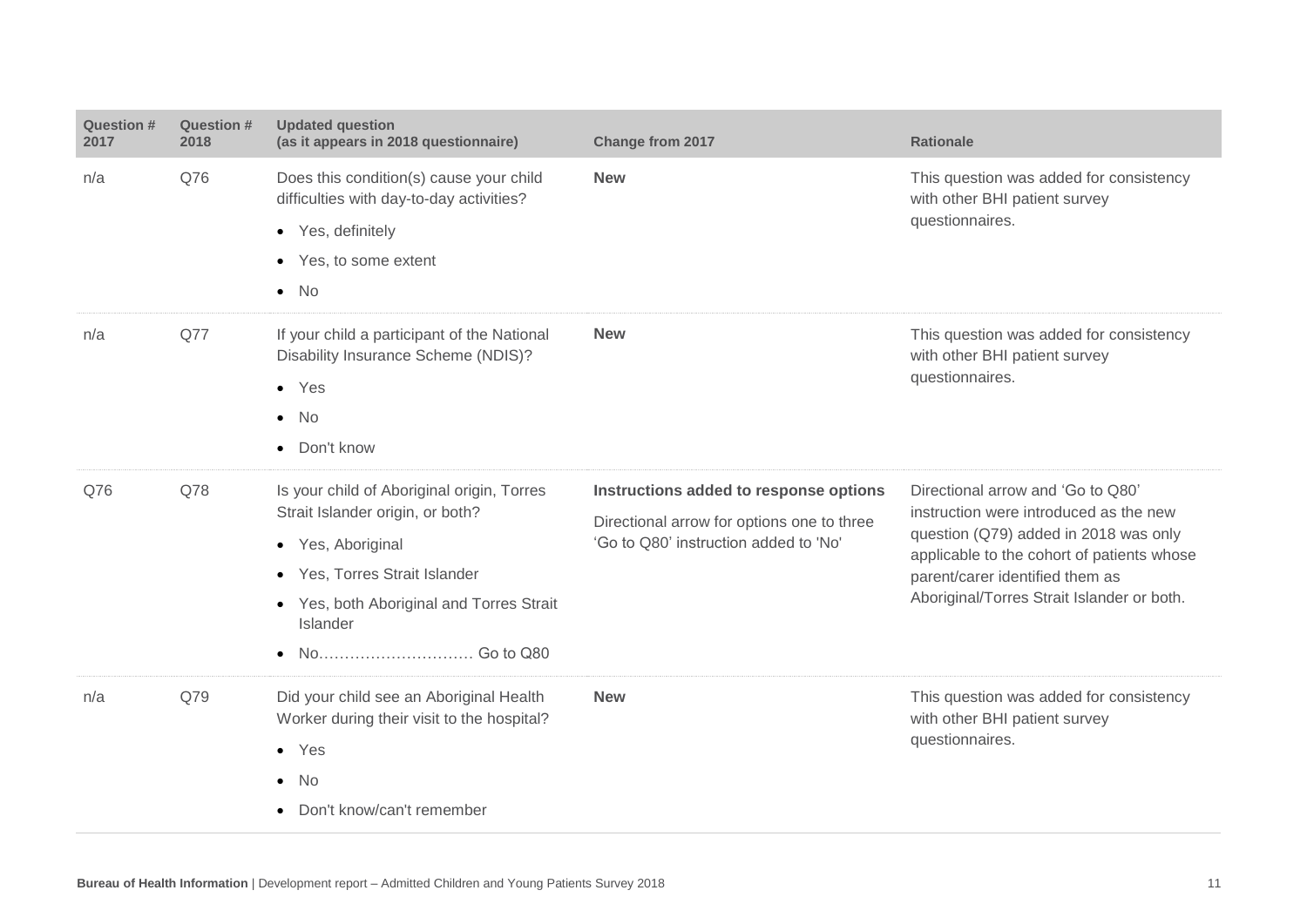| <b>Question #</b><br>2017 | <b>Question #</b><br>2018 | <b>Updated question</b><br>(as it appears in 2018 questionnaire)                                                                                                                                                                                                                                                                                                                                                                                                                                                                                                                                                                                                                 | <b>Change from 2017</b>                          | <b>Rationale</b>                                      |
|---------------------------|---------------------------|----------------------------------------------------------------------------------------------------------------------------------------------------------------------------------------------------------------------------------------------------------------------------------------------------------------------------------------------------------------------------------------------------------------------------------------------------------------------------------------------------------------------------------------------------------------------------------------------------------------------------------------------------------------------------------|--------------------------------------------------|-------------------------------------------------------|
| Q78                       | Q81                       | The Bureau of Health Information would<br>like your permission to link your survey<br>answers to other information from health<br>records relating to your child which are<br>maintained by various NSW and<br><b>Commonwealth agencies (including your</b><br>child's hospitalisations, medical visits,<br>ambulance transportation, medication or<br>health registry information). Linking to your<br>child's health care information for the two<br>years before and after their visit will allow<br>us to better understand how different<br>aspects of the care provided by health<br>facilities are related to the health and use of<br>health services of their patients. | <b>Modified question</b><br>Selected text bolded | Selected text was bolded to reinforce key<br>content. |
|                           |                           | Your child's information will be treated<br>in the strictest confidence. We will<br>receive the linked information after your<br>child's name and address have been<br>removed. We will not report any results<br>which may identify you or your child as an<br>individual and your responses will not be<br>accessible to the people who looked after<br>your child.<br>Do you give permission for the Bureau<br>of Health Information to link answers<br>from this survey to health records<br>related to your child?                                                                                                                                                          |                                                  |                                                       |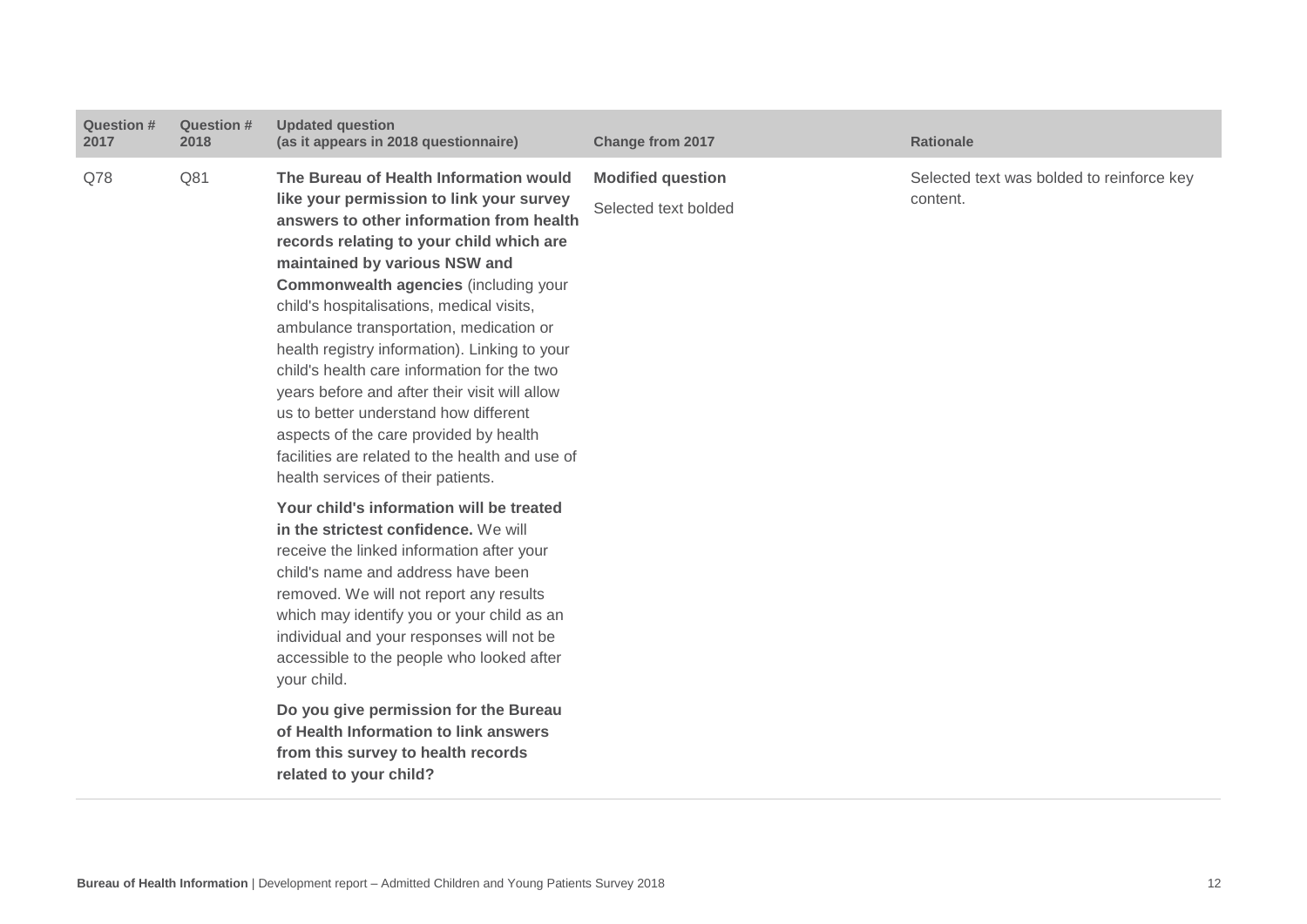# Details of changes: 14–17 years questionnaire

| <b>Question #</b><br>2017 | <b>Question #</b><br>2018 | <b>Updated question</b><br>(as it appears in 2018 questionnaire)                                                                                                                                        | <b>Change from 2017</b>                                                                                                                                  | <b>Rationale</b>                                                                                                                                                |
|---------------------------|---------------------------|---------------------------------------------------------------------------------------------------------------------------------------------------------------------------------------------------------|----------------------------------------------------------------------------------------------------------------------------------------------------------|-----------------------------------------------------------------------------------------------------------------------------------------------------------------|
| Q18                       | Q18                       | How would you rate the hospital food?<br>• Very good<br>$\bullet$ Good<br>Not good or bad<br>$\bullet$<br>$\bullet$ Bad<br>• Very bad<br>I did not have any hospital<br>$\bullet$                       | Instructions added to response options<br>Directional arrows for all answer options<br>added                                                             | Directional arrows were introduced as the<br>location of the question was changed and<br>arrows needed to assist respondents with<br>the flow of the questions. |
| Q76                       | Q76                       | Did the hospital provide an interpreter when<br>you needed one?<br>• Yes, always<br>Yes, sometimes<br>$\bullet$<br>$\bullet$ No<br>I did not need the hospital to provide a<br>professional interpreter | <b>Modified response option</b><br>Added 'professional' to the response option<br>'I did not need the hospital to provide a<br>professional interpreter' | This change was introduced to clarify the<br>definition of 'interpreter'.                                                                                       |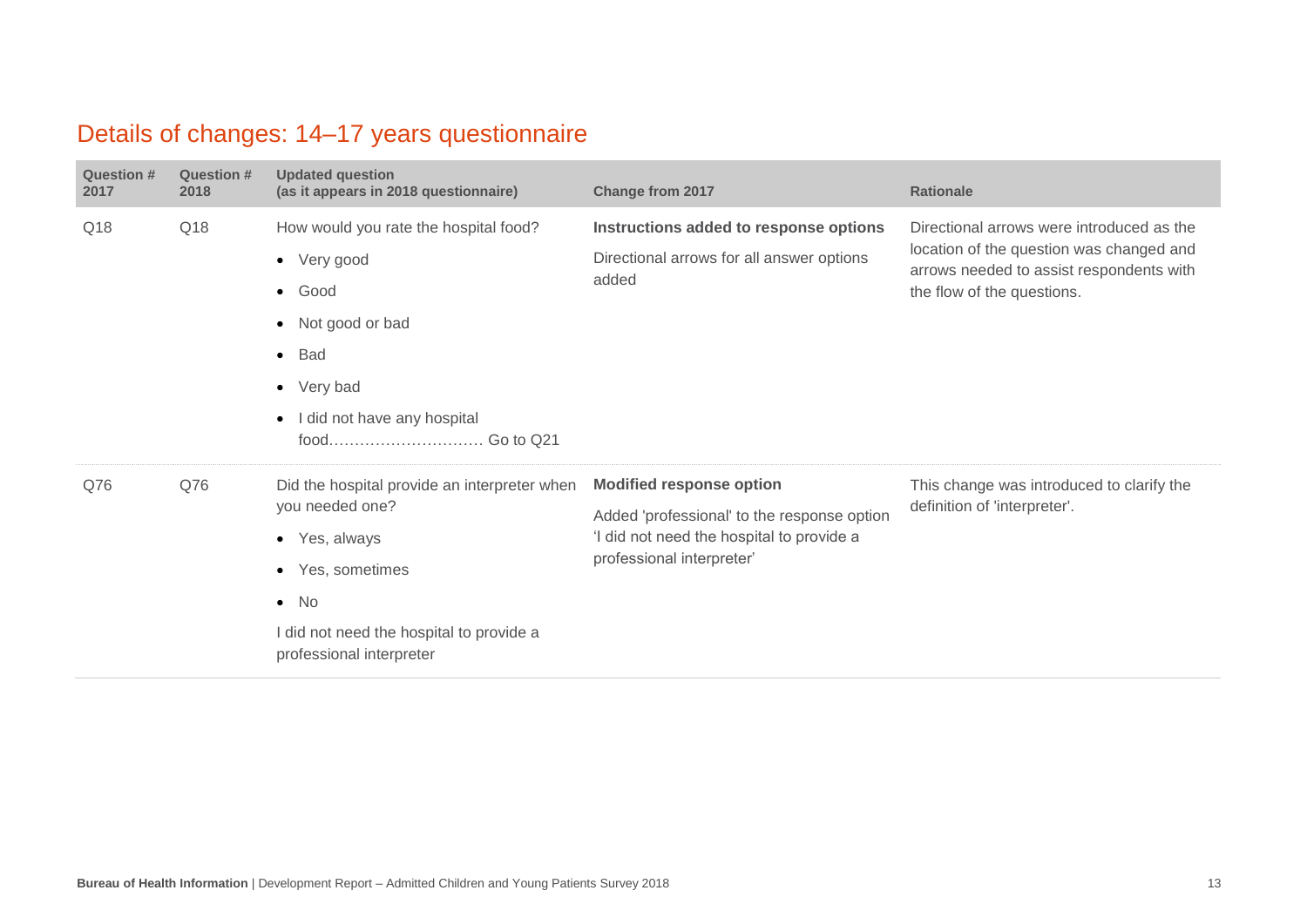| <b>Question #</b><br>2017 | <b>Question #</b><br>2018 | <b>Updated question</b><br>(as it appears in 2018 questionnaire)                                                                                                                                                                                                                                                                                                                                                                              | Change from 2017                                                                                                                                                                                                                                                                                      | <b>Rationale</b>                                                                                                                                                                                                                                                                                                                             |
|---------------------------|---------------------------|-----------------------------------------------------------------------------------------------------------------------------------------------------------------------------------------------------------------------------------------------------------------------------------------------------------------------------------------------------------------------------------------------------------------------------------------------|-------------------------------------------------------------------------------------------------------------------------------------------------------------------------------------------------------------------------------------------------------------------------------------------------------|----------------------------------------------------------------------------------------------------------------------------------------------------------------------------------------------------------------------------------------------------------------------------------------------------------------------------------------------|
| Q77                       | Q78                       | Which, if any, of the following long-standing<br>conditions do you have?<br>Please X all the boxes that apply to you<br>• Deafness or severe hearing impairment<br>• Blindness or severe vision impairment<br>• A longstanding illness (e.g. cancer,<br>diabetes, respiratory disease)<br>• A longstanding physical condition<br>An intellectual disability<br>$\bullet$<br>• A mental health condition (e.g.<br>depression, eating disorder) | <b>Modified response options</b><br>Changed 'long-standing' to 'longstanding'<br>Replaced 'A learning disability' with 'An<br>intellectual disability'<br>Instructions added to response options<br>Directional arrow for options one to seven<br>'Go to Q81' instruction added to 'None of<br>these' | This change was made to align with the BHI<br>style guide.<br>Intellectual disability is the preferred term to<br>use in Australia.<br>Directional arrow and 'Go to Q81'<br>instruction were introduced as the new<br>questions (Q79–80) added in 2018 were<br>only applicable to the cohort of patients who<br>had longstanding conditions. |
| n/a                       | Q79                       | • A neurological condition (e.g. ADHD)<br>Does this condition(s) cause you difficulties<br>with your day-to-day activities?<br>• Yes, definitely<br>Yes, to some extent<br>No<br>$\bullet$                                                                                                                                                                                                                                                    | <b>New</b>                                                                                                                                                                                                                                                                                            | This question was added for consistency<br>with other BHI patient survey<br>questionnaires.                                                                                                                                                                                                                                                  |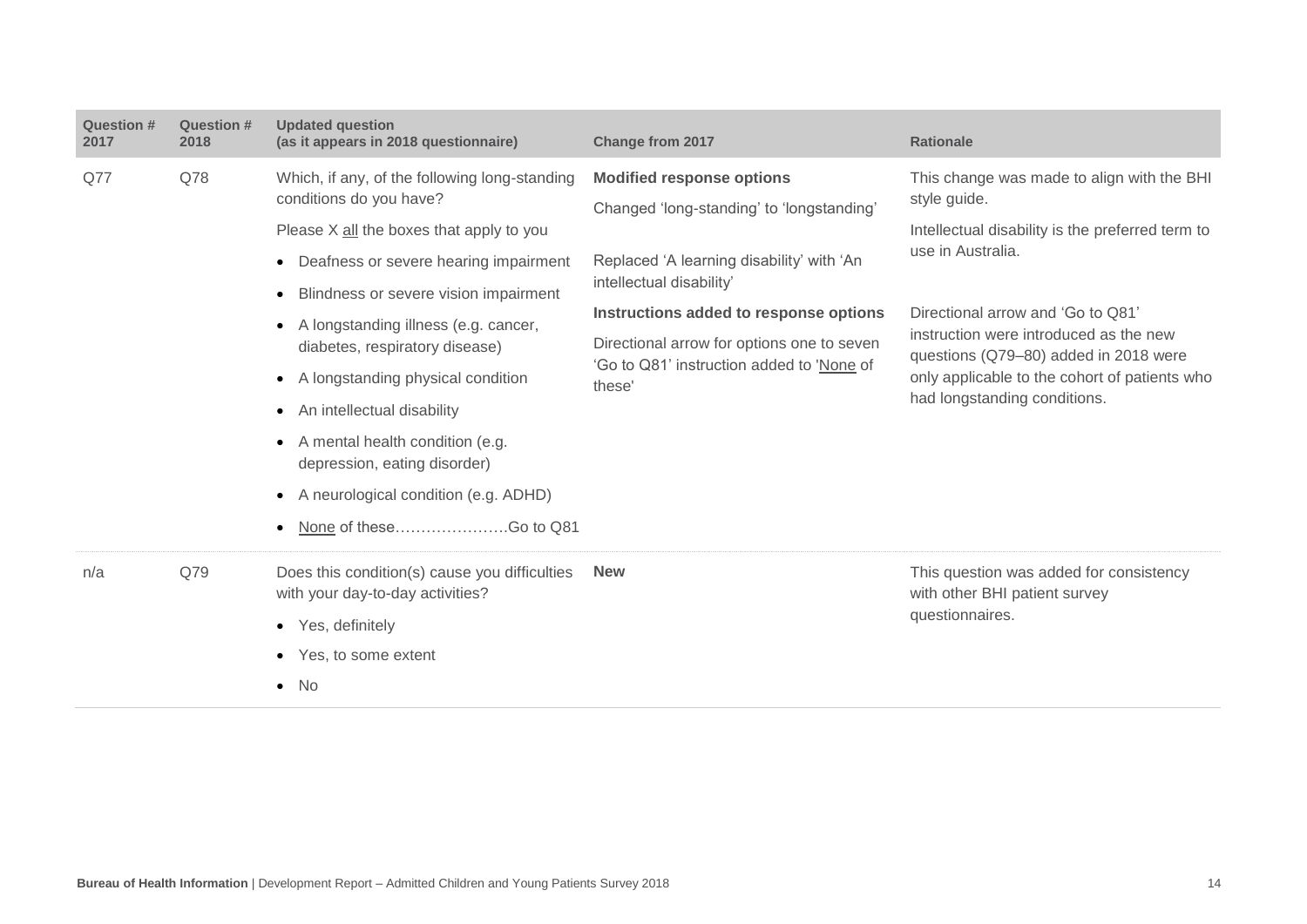| Question #<br>2017 | Question #<br>2018 | <b>Updated question</b><br>(as it appears in 2018 questionnaire)                                                                                                                                    | <b>Change from 2017</b>                                                                                                       | <b>Rationale</b>                                                                                                                                                                                                                           |
|--------------------|--------------------|-----------------------------------------------------------------------------------------------------------------------------------------------------------------------------------------------------|-------------------------------------------------------------------------------------------------------------------------------|--------------------------------------------------------------------------------------------------------------------------------------------------------------------------------------------------------------------------------------------|
| n/a                | Q80                | Are you a participant of the National<br>Disability Insurance Scheme (NDIS)?<br>$\bullet$ Yes<br>$\bullet$ No<br>• Don't know                                                                       | <b>New</b>                                                                                                                    | This question was added for consistency<br>with other BHI patient survey<br>questionnaires.                                                                                                                                                |
| Q79                | Q81                | Are you of Aboriginal origin, Torres Strait<br>Islander origin, or both?<br>• Yes, Aboriginal<br>• Yes, Torres Strait Islander<br>• Yes, both Aboriginal and Torres Strait<br>Islander<br>$\bullet$ | Instructions added to response options<br>Directional arrow for options one to three<br>'Go to Q83' instruction added to 'No' | Directional arrow and 'Go to Q83'<br>instruction were introduced as the new<br>question (Q82) added in 2018 was only<br>applicable to the cohort of patients who<br>identified themselves as Aboriginal/Torres<br>Strait Islander or both. |
| n/a                | Q82                | Did you see an Aboriginal Health Worker<br>during your visit?<br>$\bullet$ Yes<br>$\bullet$ No<br>Don't know/can't remember<br>$\bullet$                                                            | <b>New</b>                                                                                                                    | This question was added for consistency<br>with other BHI patient survey<br>questionnaires.                                                                                                                                                |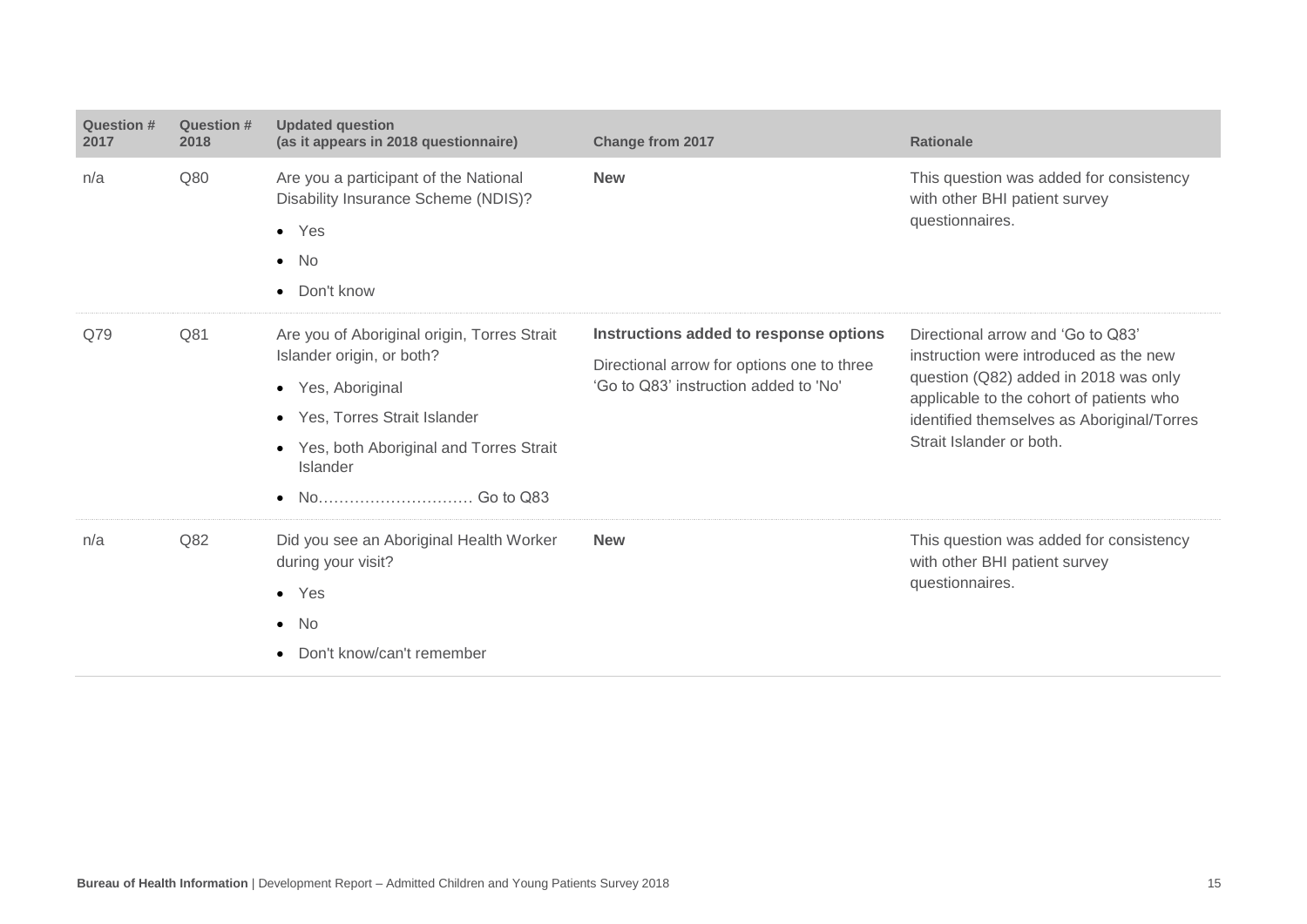| <b>Question #</b><br>2017 | <b>Question #</b><br>2018 | <b>Updated question</b><br>(as it appears in 2018 questionnaire)                                                                                                                                                                                                                                                                                                                                                                                                                                                                                                                                                                                         | <b>Change from 2017</b>                          | <b>Rationale</b>                                      |
|---------------------------|---------------------------|----------------------------------------------------------------------------------------------------------------------------------------------------------------------------------------------------------------------------------------------------------------------------------------------------------------------------------------------------------------------------------------------------------------------------------------------------------------------------------------------------------------------------------------------------------------------------------------------------------------------------------------------------------|--------------------------------------------------|-------------------------------------------------------|
| Q81                       | Q84                       | The Bureau of Health Information would<br>like your permission to link your survey<br>answers to other information from health<br>records relating to you which are<br>maintained by various NSW and<br><b>Commonwealth agencies (including your</b><br>hospitalisations, medical visits, ambulance<br>transportation, medication or health registry<br>information). Linking to your health care<br>information for the two years before and<br>after your visit will allow us to better<br>understand how different aspects of the<br>care provided by health facilities are related<br>to the health and use of health services of<br>their patients. | <b>Modified question</b><br>Selected text bolded | Selected text was bolded to reinforce key<br>content. |
|                           |                           | Your information will be treated in the<br>strictest confidence. We will receive the<br>linked information after your name and<br>address have been removed. We will not<br>report any results which may identify you as<br>an individual and your responses will not be<br>accessible to the people who looked after<br>you.<br>Do you give permission for the Bureau<br>of Health Information to link answers<br>from this survey to health records<br>related to you?                                                                                                                                                                                 |                                                  |                                                       |